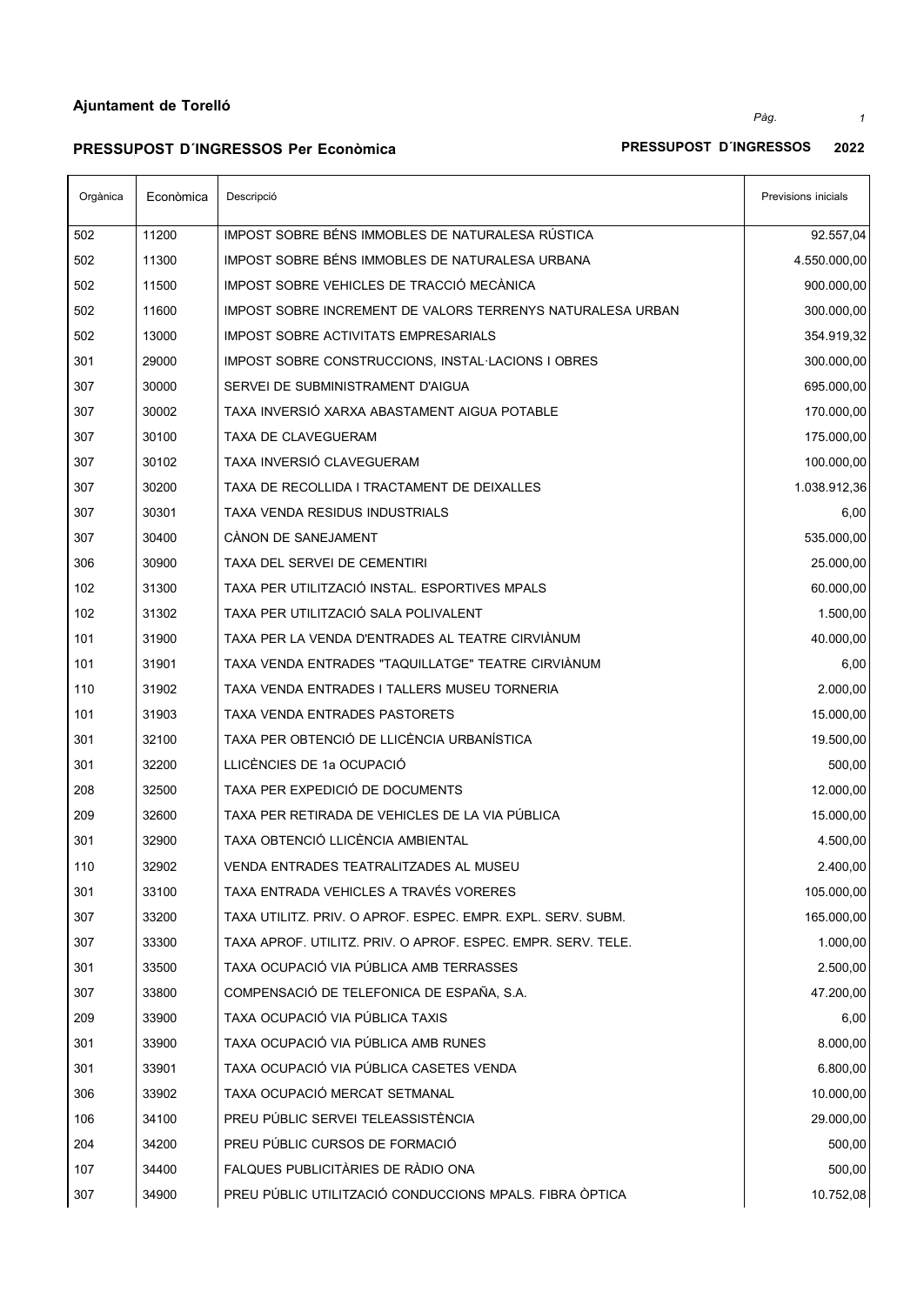Pàg.

 $\overline{c}$ 

#### PRESSUPOST D'INGRESSOS Per Econòmica PRESSUPOST D'INGRESSOS 2022 307 36000 VENDES SUBPRODUCTES TRACTAMENT DEIXALLES 2.500,00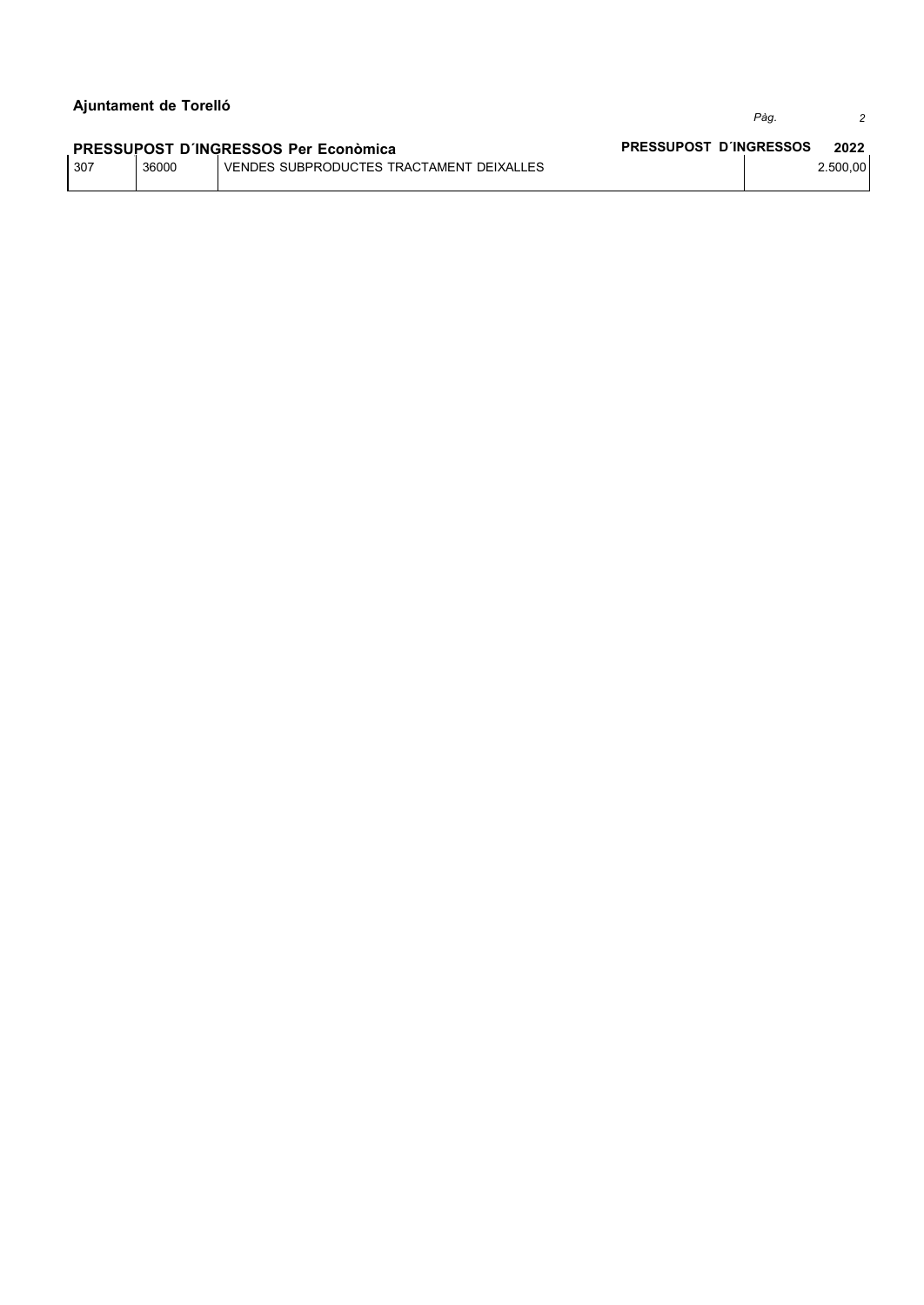**PRESSUPOST D´INGRESSOS Per Econòmica PRESSUPOST D´INGRESSOS 2022**

| RESSUPOST D´INGRESSOS | 2022 |
|-----------------------|------|
|                       |      |

| Orgànica | Econòmica | Descripció                                                   | Previsions inicials |
|----------|-----------|--------------------------------------------------------------|---------------------|
| 110      | 36001     | VENDES PRODUCTES MUSEU                                       | 400,00              |
| 502      | 38900     | REINTEGRAMENTS DE PRESSUPOSTOS TANCATS                       | 5,00                |
| 306      | 38902     | REINTEGRAMENT OBRES EXECUCIÓ SUBSIDIÀRIA                     | 6,00                |
| 301      | 39100     | MULTES PER INFRACCIONS URBANISTIQUES                         | 20.000,00           |
| 306      | 39110     | SANCIONS PER INFRACCIONS DE COMERÇ                           | 6,00                |
| 209      | 39120     | SANCIONS PER INFRACCIONS DE TRANSIT                          | 482.840,00          |
| 105      | 39130     | SANCIONS SALUT PÚBLICA                                       | 100,00              |
| 209      | 39140     | SANCIONS D'ORDRE PÚBLIC                                      | 10.000,00           |
| 209      | 39190     | ALTRES MULTES I SANCIONS                                     | 1.000,00            |
| 208      | 39190     | ALTRES MULTES I SANCIONS                                     | 6,00                |
| 502      | 39200     | RECARREC PER EXTEMPORANETAT                                  | 1.000,00            |
| 502      | 39210     | RECARREC EXECUTIU                                            | 3.000,00            |
| 502      | 39300     | <b>INTERESSOS DE DEMORA</b>                                  | 25.000,00           |
| 502      | 39900     | <b>RECURSOS EVENTUALS</b>                                    | 10.000,00           |
| 502      | 42000     | PARTICIPACIÓ EN ELS TRIBUTS DE L'ESTAT                       | 3.321.741,54        |
| 502      | 42020     | COMPENSACIÓ IMPOST ACTIVITATS ECONÒMIQUES                    | 338.531,81          |
| 109      | 42090     | MINISTERIO PRESIDENCIA PACTE ESTAT CONTRA VIOLÈNCIA GÈNERE   | 14.693,18           |
| 208      | 42100     | INSTITUT NACIONAL D'ESTADÍSTICA                              | 199,49              |
| 502      | 45001     | PARTICIPACIÓ EN ELS TRIBUTS DE LA GENERALITAT DE CATALUNYA   | 169.841,48          |
| 108      | 45030     | TRANSF. CORRENTS GENERALITAT LLARS D'INFANTS                 | 208.800,00          |
| 108      | 45033     | TRANSF. CORRENTS ESCOLA MUSICA GENERALITAT                   | 6.756,19            |
| 302      | 45060     | TRANSF. CORRENTS CONVENIS GENERALITAT PISOS LLOGUER SOCIAL   | 18.000,00           |
| 101      | 45080     | SUBV. CORRENTS GENERALITAT DE CATALUNYA FESTUS               | 16.000,00           |
| 208      | 45080     | TRANSF. GENERALITAT JUTJAT DE PAU                            | 5.000,00            |
| 307      | 45101     | AGÉNCIA DE RESIDUS DE CATALUNYA CÁNON REBUIG                 | 16.006,00           |
| 302      | 45300     | TRANSF. CORRENTS AGÈNCIA DE L'HABITATGE                      | 30.900,00           |
| 108      | 45300     | TRANSF, CORRENTS MANTENIM, INSTITUT-ESCOLA MARTA MATA        | 30.898,53           |
| 302      | 45301     | TRANSF. CORRENTS AHC. PROGR.RECOLZ.OFICINES REHABILITACIÓ    | 15.000,00           |
| 105      | 46100     | TRANSF. CORRENTS DIBA ESTABLIMENTS ALIMENTARIS               | 5.000,00            |
| 101      | 46100     | TRANSF. CORRENTS DIPUTACIÓ BCN "ACTIVITATS FESTA MAJOR"      | 2.364,00            |
| 108      | 46100     | TRANSF.CORRENTS DIBA PAET ENSENYAMENT                        | 2.931,46            |
| 204      | 46100     | TRANSF. CORRENTS DIBA MERCAT TREBALL (XALOC)                 | 36.661,17           |
| 206      | 46100     | TRANSF.CORRENT DIPUTACIÓ DE BCN FONS RESILIÈNCIA             | 64.400,00           |
| 211      | 46100     | TRANSF.CORRENTS DIPUTACIÓ BCN "GESTIO I TRAMIT. ELECTRÒNICA" | 14.000,00           |
| 109      | 46100     | TRANSF. CORRENTS DIPUTACIÓ BCN IGUALTAT DE GÈNERE            | 5.000,00            |
| 109      | 46101     | TRANSF. CORRENTS DIP. BCN ABORDATGE VIOLÈNCIES MASCLISTES    | 5.000,00            |
| 204      | 46101     | TRANSF.CORRENTS DIPUTACIÓ BCN - TREBALL, TALENT I TECNOLOGIA | 10.675,91           |
| 305      | 46101     | TRANSF. CORRENTS DIPUTACIÓ BCN LEGIONEL LOSI I CONTROL PLAGU | 10.000,00           |
| 105      | 46101     | TRANSF. CORRENTS DIPUTACIÓ BCN ANIMALS DE COMPANYIA          | 1.000,00            |
| 102      | 46101     | SUBV. DIBA - ESPORT PER PREVENIR RISC D'EXCLUSIÓ SOCIAL      | 4.000,00            |

*Pàg. 3*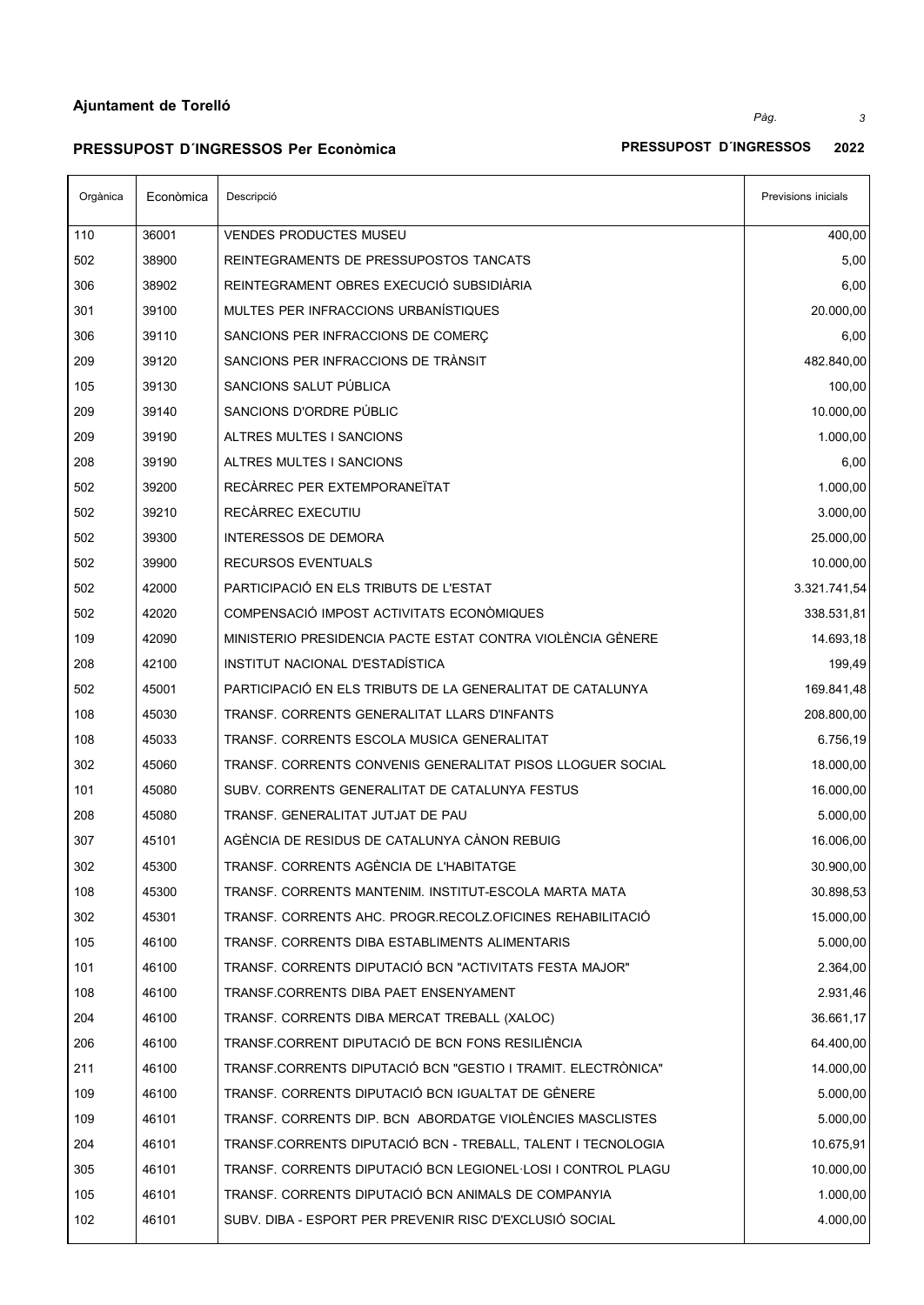## **PRESSUPOST D´INGRESSOS Per Econòmica PRESSUPOST D´INGRESSOS 2022**

| Orgànica | Econòmica | Descripció                                                   | Previsions inicials |
|----------|-----------|--------------------------------------------------------------|---------------------|
| 106      | 46102     | TRANSF. CORRENTS DIPUTACIÓ BCN. CONVIVÈNCIA I INTEGRA        | 5.118,18            |
| 108      | 46102     | TRANSF. CORRENTS DIPUTACIÓ BCN ESCOLA DE MÚSICA              | 5.665,67            |
| 103      | 46102     | TRANSF. CORRENTS DIPUTACIÓ BCN POLÍTIQUES JOVENTUT           | 5.380,00            |
| 102      | 46102     | DIPUTACIÓ DE BARCLEONA - TORNEIG INTERNACIONAL SUB16 JOAN MI | 6.000,00            |
| 204      | 46102     | TRANSF. CORRENTS DIP. BCN REINICIA'T/CAPACITACIÓ INTEGRAL    | 1.254,40            |
| 106      | 46103     | TRANSF. CORRENTS DIBA FINAN. AMBIT DE BENESTAR SOCIAL        | 41.032,42           |
| 102      | 46103     | TRANSF. CORRENTS DIPUTACIÓ BCN CAMINADES GENT GRAN           | 1.000,00            |
| 101      | 46103     | TRANSF. CORRENTS DIPUTACIÓ BCN FESTIUS                       | 10.000,00           |
| 204      | 46103     | TR. CORRENTS DIBA ACT. SERV. LOCALS OCUPACIÓ-CATÀLEG FORMAC. | 6.000,00            |
| 106      | 46104     | TRANSF. CORRENTS DIPUTACIÓ BCN PROGRAMA COMPLEMENTARI GARA   | 35.657,60           |
| 204      | 46104     | TRANSF. CORRENTS DIPUTACIÓ BCN PERSONES @CTIVES              | 2.536,80            |
| 202      | 46105     | TRANSF.CORRENTS DIPUTACIÓ BCN FONS PRESTACIÓ COMERC          | 5.960,00            |
| 102      | 46105     | TRANSF. CORRENTS DIP. BCN CROS ESCOLAR I JORNADES ESPORTIVES | 2.600,00            |
| 106      | 46106     | TRANSF. DIPUTACIO BCN FONS RESILIENCIA                       | 84.698,26           |
| 105      | 46500     | TRANSF.CORRENTS CCO TRASLLAT ANALÍT.                         | 4.500,00            |
| 103      | 46500     | TRANSF. CORRENTS CCO CONTRACTE PROGRAMA JOVENTUT             | 6.750,00            |
| 106      | 46500     | TRANSF. CORRENTS CCO POBRESA ENERGÉTICA                      | 8.437,14            |
| 106      | 46501     | TRANSF. CORRENTS CCO UBASP                                   | 114.767,19          |
| 106      | 46502     | TRANSF. CCO TRANSPORT ADAPTAT                                | 27.109,00           |
| 106      | 46503     | TRANF. CORRENTS CCO PER SAD SOCIAL                           | 18.726,00           |
| 106      | 46504     | TRANSF. CCO MIGARCIONS I CIUTADANIA                          | 19.600,00           |
| 502      | 46700     | CONS. VALL DEL GES ORÍS I BISAURA SERVEIS D'INTERVENCIÓ      | 3.071,26            |
| 502      | 46701     | TRANSF. CORRENTS CONSORCI PER AUDITORIA                      | 2.200,00            |
| 101      | 47000     | TRANSF. CORRENTS EMPRESES PRIVADES TEATRE CIRVIANUM          | 5.000,00            |
| 302      | 54100     | LLOGUER HABITATGES SOCIALS                                   | 15.000,00           |
| 302      | 54101     | LLOGUER HABITATGES SOCIALS - SUBMINISTRAMENTS                | 1.200,00            |
| 211      | 54900     | LLOGUER ESPAI EDIFICI LA COOPERATIVA A EMPRESES DE TELECOMUN | 5.464,00            |
| 101      | 54900     | LLOGUER INSTAL·LACIONS TEATRE CIRVIANUM                      | 9.000,00            |
| 307      | 54900     | LLOGUER LOCAL SOREA                                          | 4.258,29            |
| 204      | 54900     | LLOGUERS VIVERS D'EMPRESES DE SERVEIS                        | 2.880,00            |
| 102      | 55000     | DE CONCESSIÓ ADMINISTRATIVA DEL BAR DEL PAVELLÓ MPAL         | 979,56              |
| 102      | 55001     | DE CONCESSIÓ ADMINISTRATIVA PISCINA                          | 29.568,73           |
| 102      | 55002     | CONCESSIÓ ADMINISTRATIVA BAR CAMP DE FUTBOL MUNICIPAL        | 1.200,00            |
| 102      | 55003     | CONCESSIÓ ADMINISTR. PARCEL·LA ANNEXA PISCINA COBERTA MPAL   | 1.100,00            |
| 208      | 55100     | DE CONCESSIONS ADMTINISTRATIVES CEMENTIRI                    | 10.000,00           |
| 301      | 76100     | TRANSF. DIPUTACIÓ BARCELONA CENTRE CULTURAL EL CLUB          | 736.770,49          |
| 110      | 76100     | SUB. DIBA PER AUDIOGUIES I ENLLUMENAT EXTERIOR, MUSEU        | 22.000,00           |
| 307      | 76100     | TRANSF.CORRENT DIPUTACIÓ DE BARCELONA EMERGÈNCIA CLIMÀTICA   | 25.000,00           |
| 101      | 76100     | TRANSF. CAPITAL DIPUTACIÓ REFORMA, MILLORA I MANT. EQ. MPALS | 5.241,98            |
| 301      | 76101     | TRANSF. DIPUTACIÓ BARCELONA ADEQUACIÓ LA CARRERA             | 30.200,00           |

*Pàg. 4*